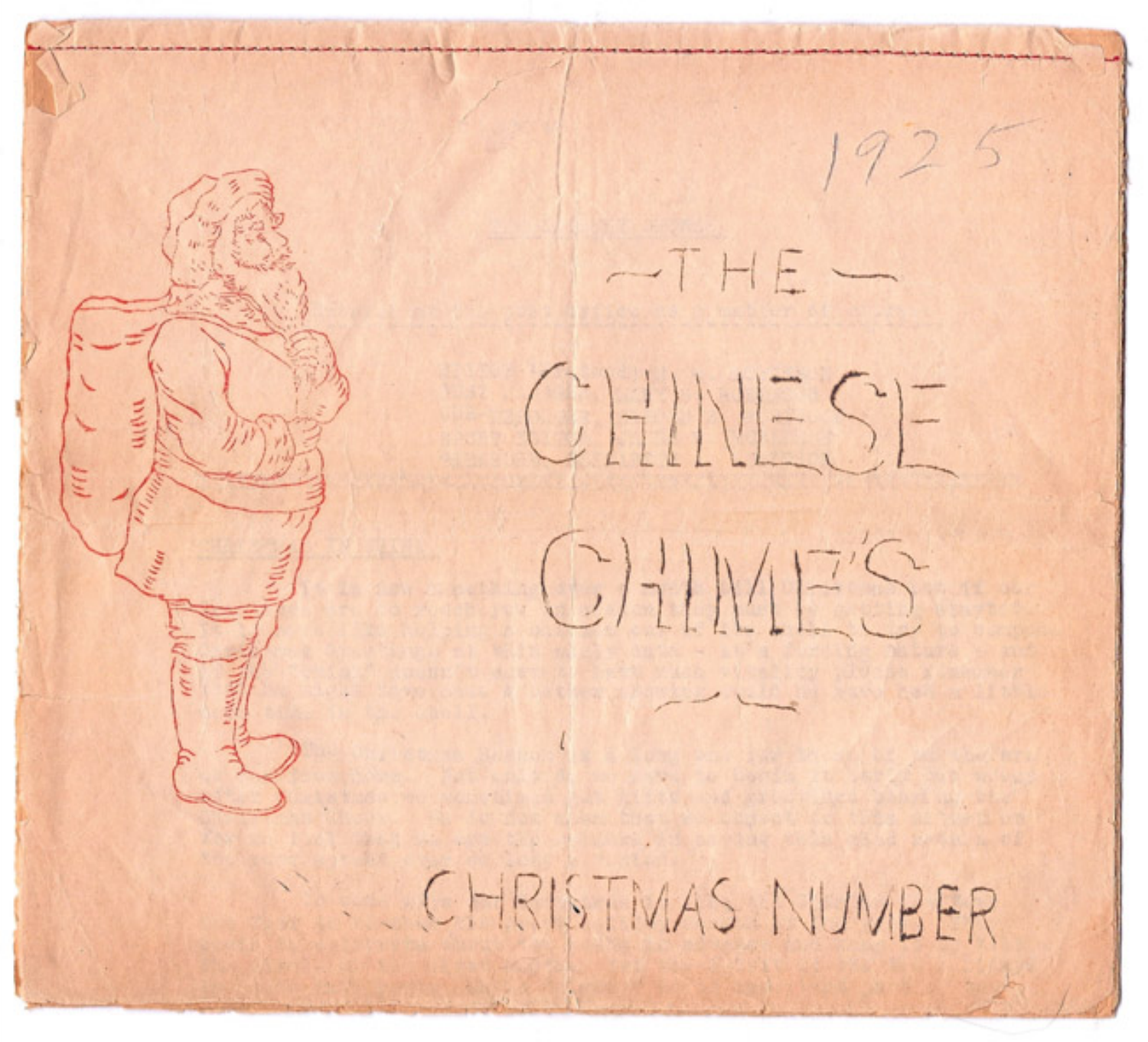---

#### CHRISTMAS NUMBER

#### THE CHINESE CHIMES.

 Entered at the post office as a matter of course. ---------------------------------------------------

# EDITOR (Pretend) H. W. ROBINSON BUSY MANAGER, MARY S. ROBINSON CUB-REPORTER, HAROLD S. ROBINSON SPORT EDITOR, JAMES W. ROBINSON TREASURE, ELIZABETH A. ROBINSON XXXXXXXXXXXXXXXXXXXXXXXXXXXXXXXXXXXXXXXXXXXXXXXXXXXXXXXXXXXXXXXXXXXXX

#### CHRISTMAS IN CHINA.

 It is now something over a month till Christmas but if our Greetings are to reach you in season they must be getting started. It is some like helping a chicken out of its shell to try to compose Christmas Greetings at this early date – it's forcing nature – and if the "chick" doesn't seem to have much vitality please remember that he might have made a better showing could he have had a little more time in the shell.

 The Christmas Season is a long one for those of us who are so far from home. Not only do we have to begin it early but weeks after Christmas we sometimes get gifts and greetings bearing the Christmas Cheer. We do not mean that we object to this situation For we feel that we are the gainers in having this glad season of the year spread over so long a period.

 In some ways our Christmas is like the Chinese New Year. New Year is to them the great holiday season of the year. They begin to celebrate about two weeks in advance and keep it up till the middle of the first month. But the spirit of the two holidays is quite different. While "giving" is a important part of the Christmas Spirit, "gambling" is an essential feature of the New Year celebration. We are therefore eager that the spirit of Christmas in China may come to replace the spirit of New Year.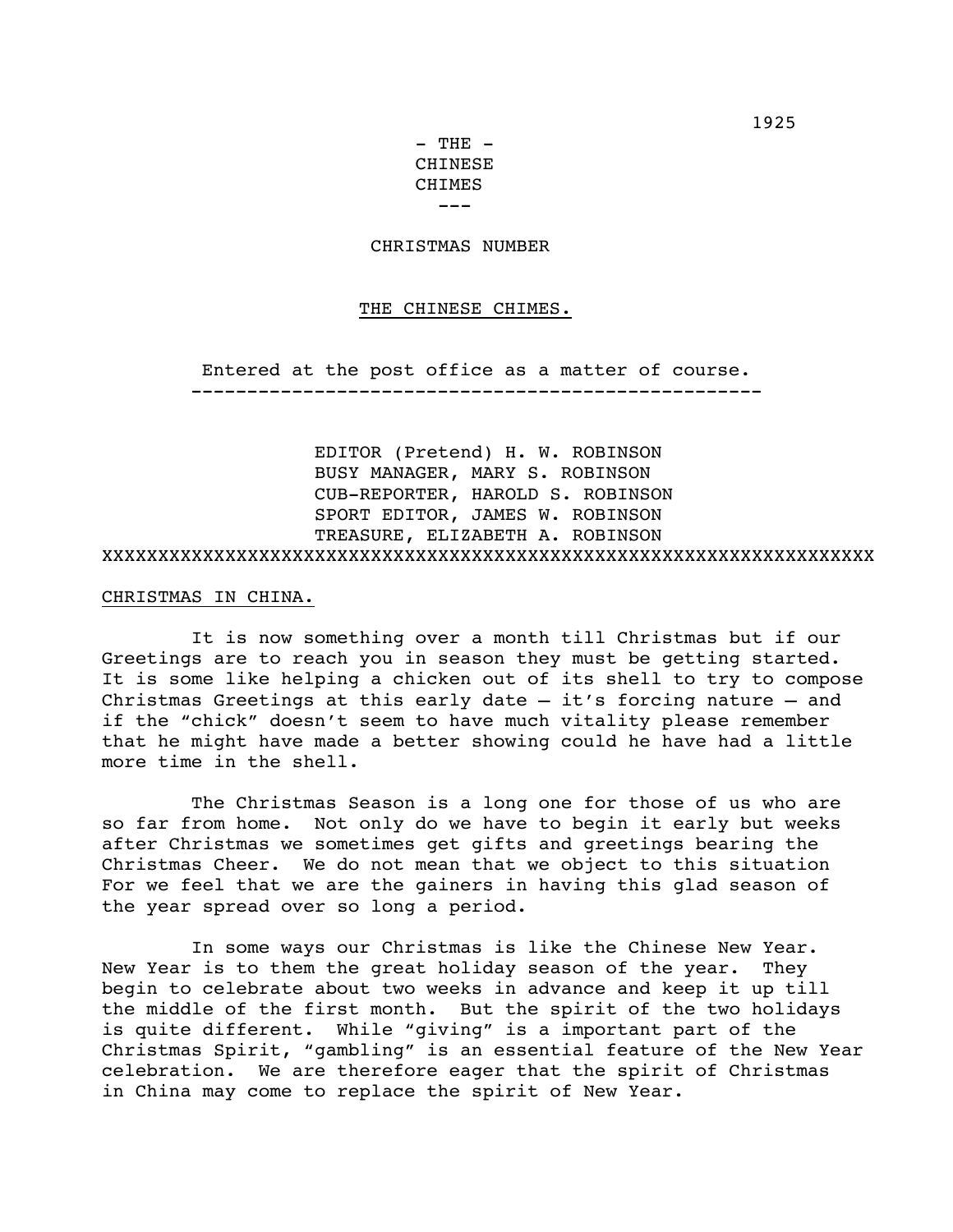As we write these lines Chinese militarists are contending with each other to see which can get the strongest grip on the Peking government. So far, the actual fighting has been restricted to an area two or three hundred times from us but the war atmosphere envelopes us and is getting more tense each day. Fear and dread dominate the average Chinese mind, and we are not surprised. Three or four of the government schools in Paotingfu have closed and the students have returned to their homes. The main reason for this is the lack of funds, for when war is being planned all the shekels that normally fall into the school treasury manage some way to drop into the arsenal. Four of the Pretender's Bible classes are finished with the enforced vacations and eighteen of his forty-six English students in the University were absent today. The rest of the class voted unanimously in favor of going home, so it probably will be only a matter of a few days unless something happens to relive the tension, before the University will be closed. So far we have not felt the fear that the Chinese around us do, for in spite of the anti-foreign feeling that may have existed last spring our compound probably would be considered the safest spot around here in case of trouble.

 The present disturbance is the more regretable because it seems to be an attempt to frustrate the International Customs Conference now being held in Peking. The age-long custom of settling disputes with the sword appears to be getting more and more unpopular and the Conference Table is coming more into favor. We had hoped that the Conference in Peking might have a chance to add another victory to its side but some of the War Lords see things differently. Of course a Conference victory is a blow to their business but there is a personal element in the matter as well. If the Conference becomes a success the present authorities in Peking will have thereby entrenched themselves more securely in their positions and it would be so much harder to oust them. Hence the attempt to break up the Conference. It seems to us like a pretty flimsy excuse for a civil war but such is the case when war preparations are indulged in. No very valid reason is necessary once the war machine has been put in order.

 Whether the Conference is permitted to complete its session Or not, and whether it achieves all that is hoped it may, we believe that it has already won a victory. One of the students in the Pretender's class put it this way: "This action (the Conference) will remain in democratic history a great mark or milestone, for even without a good conclusion, the idea is a grand one".

 We are quite conscious that this does not sound very "Christmassy" but like the thermometer and barometer we can only register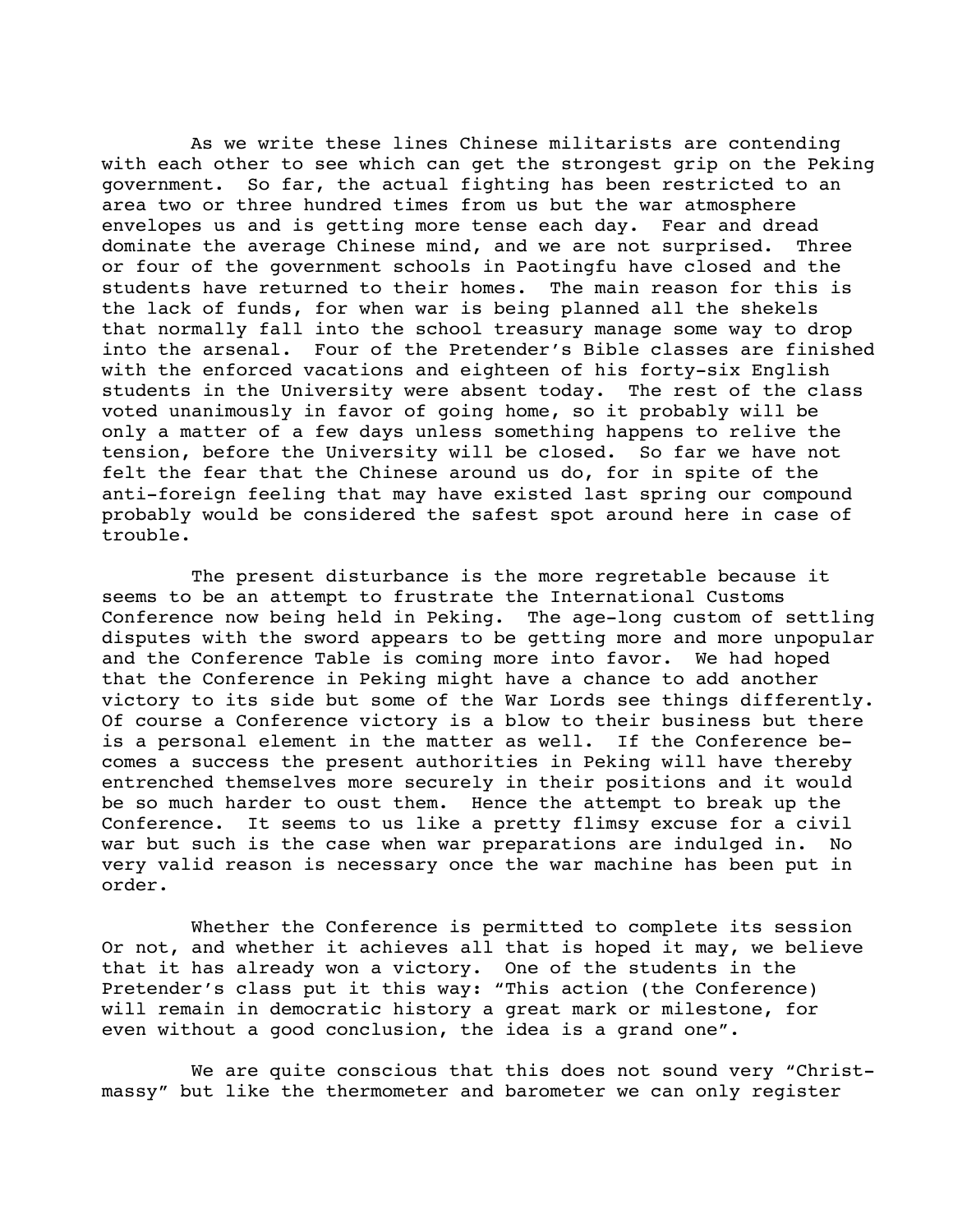the atmospheric conditions around us. Unlike these instruments, however, we do not believe that it is impossible to control conditions. The song which the angels sang on that first Christmas season was not sung in vain. The events which they heralded may not have become as real yet as we could wish but we are convinced that they will come- that is, provided we all think, talk and work for those events every new year with more determination than we have done before. This is the New Year Resolution of the CHIMES, as well as our Christmas Greetings for 1925.

# BURY THE BUGLE.

 In our last issue of this sheet we announced that we should no longer call it the Paotingfu Bugle, tho we did retain the name to the extent of using "Formerly the Paotingfu Bugle" on the cover. We gave our reasons for the change in name last time and those reasons have become so intensified during the last few months that we have decided to bury the bugle, completely, not leaving even the handle sticking up. There is an encampment of Chinese soldiers only a few rods from our sleeping porch and about three A.M., at least it seems as early as that, we are reminded by our soldier friends that they are still with us. Sometimes one, sometimes many, of these bugler, or would-be bugler, boys take this time of day, or night, to "toot their horns" and we ask ourselves, "Why did we ever choose the name 'Bugle'?"

 But it is not only our morning nap that is disturbed. Go where you will around Paotingfu, and our humble city is probably not unusual in this respect, be it morning, noon or evening, and your ears are bombarded with the blasts from these blowing boys. We have seen much drilling, and heard much bugling since we came to China but never has it been so common as this fall. If other parts of China have been recruiting as has our area recently there must be over 2,000,000 men, or boys, in the Chinese army today. In fact one of the University students told us the other day that there are actually that many in arms in this country at present. To be sure they get a living, and that to them is an important item, but what they get some body else has to furnish, for the average Chinese soldier is a non-producer, if there ever was one.

 Is it any wonder that one gets tired of the "bugle" and what it stands for? Do you blame us for wishing to have it buried? We haven't looked up the history of it but possibly the "bugle" is an heritage from the West. Certainly much of the war equipment in China is at least copied from that section of the world, and what a pity that poor Old China should have become so civilized! We welcome the good news that so much is being done to "bury the bugle" in America. Would that it might become an international funeral of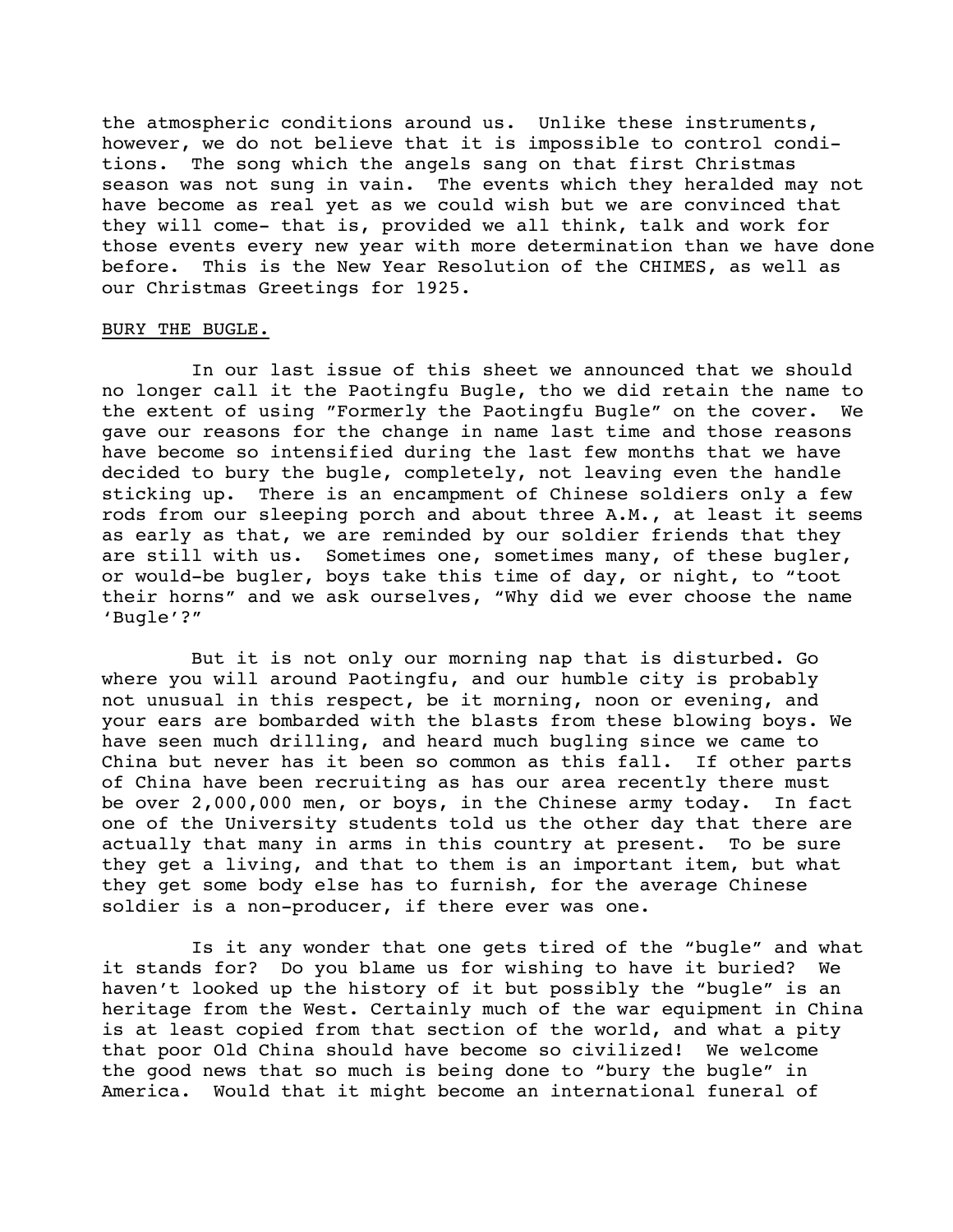world-wide celebration. The Chinese Chimes would gladly join in the dirge.

## WE HAVE DISARMED.

 In the spring of 1912 there was looting in Paotingfu and the captain of the police station in the southern part of this city brought his men to this compound, supposedly to protect the foreigners, tho we are told that it may have been to keep his men from joining the looters. When he left the compound some twenty of his rifles remained behind, for just what reason we do not know. When we moved into our present residence we discovered these rifles in the attic but paid no particular attention to them. Last spring when a military representative came to our compound to see if we were bringing in machine guns (but found that it was only waste pipe for a bath tub), and one of the missionaries of the station was held up at the south gate one night and searched for fire arms on his person, we became uncomfortably conscious of those rif1es in the attic and wished they were some where else. Suppose our house should be searched, wouldn't those guns have made a splendid foundation for a thrilling story of how missionaries preach peace with their attics full of "cannon"! We did not care to have them moved out so long as there was any suspicion of our position here but we decided that as soon as things quieted down we would "disarm" our attic. Consequently, a few weeks ago we notified the police headquarters that we would be glad to have their rifles removed. The present authorities knew nothing of their being here but were very glad to send a cart for them as they had had to give up some of their guns to the soldiers.

 It was a great relief to see those guns being taken away and we wonder whether it wou1d not be a great relief to the world if more disarming could be carried on. Instead of feeling that we are in more danger with the guns no longer here, we feel much safer. We are inclined to believe that friendship is a better international insurance for peace than firearms, and good wi11 more effective than gun-powder.

#### THE PRETENDING EDITOR MAKES A CONFESSION.

 Every time the writer refers to himself as "Editor" he seems to hear a voice saying, "Editor? Fiddlesticks!" The title won't fit. We shall use it no more and shall substitute instead, "The Pretender", a more fitting label. In China it is quite in order to change one's name, even if you don't get married, we claim that privilege as ours at present.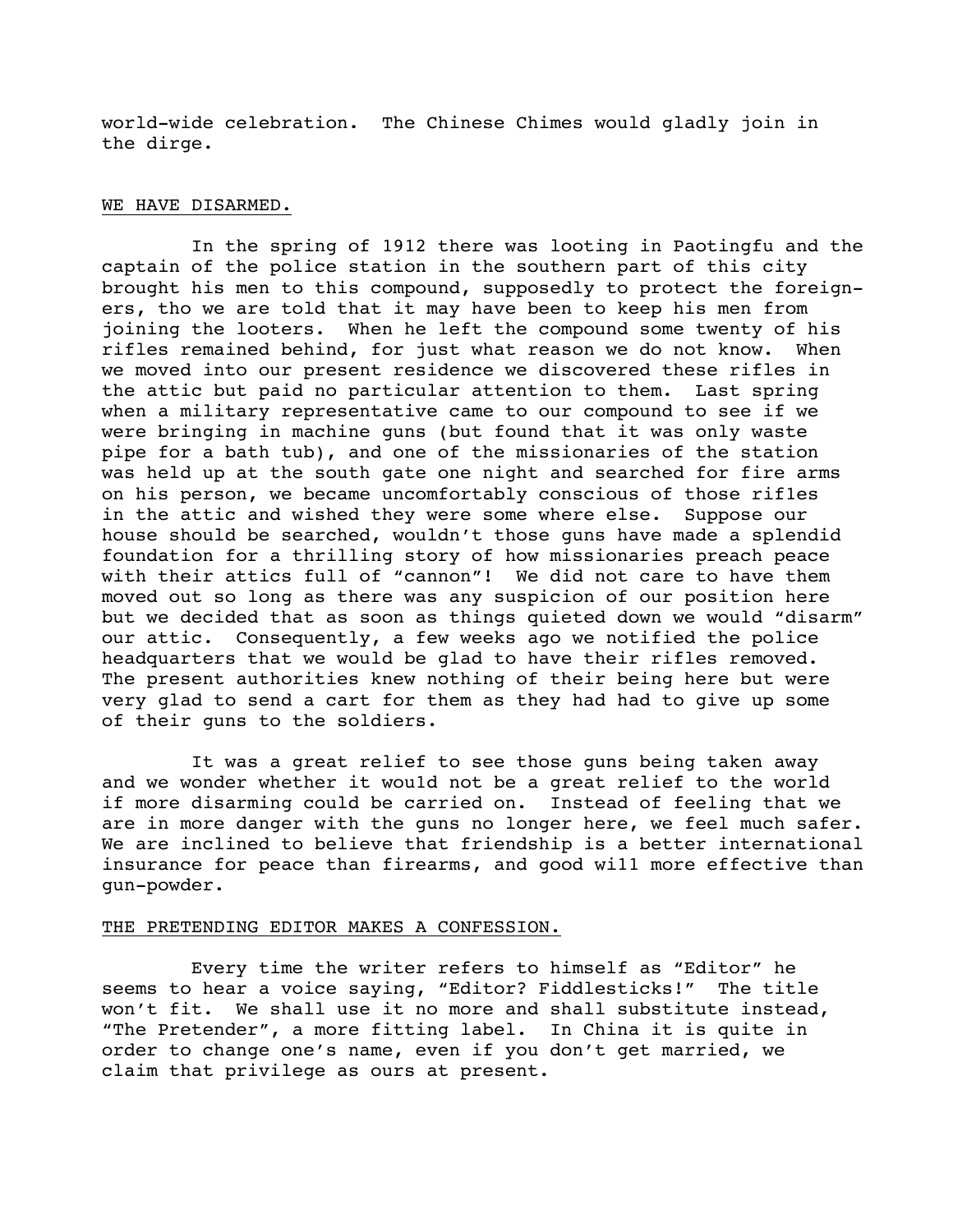## MEET OUR VISITORS.

 Our residence, which is a brick building of a blue-gray color, is wearing a new coat, yes two of them, of green paint on its woodwork. Some of the walls of the rooms are dressed in new coats of calcimine and are decorated with a stencil border. Our guest room and another one adjoining it are donned in good American wall paper and the ceilings are covered with native paper, they are fresh and clean. Our bath tub, flush toilet and septic are all functioning in proper style so we are more glad than ever to have the opportunity of sharing our humble home with guests, whether they come from near or afar. May we introduce some of the recent ones? We believe you will find them worth meeting.

## A CHINESE EDUCATOR.

 The first one we will present is a "Phd." from Cornell, who specialized in Rural Education and Sociology. He spells his name in English Tung but do not call him "Dr. Tongue" for his Chinese name has not that sound. "Doong" is perhaps as good a Romanization as we can give, if you are interested in how his name sounds when pronounced. After having received his degree in America Dr. Tung spent several months in Europe studying rural conditions and has but recently returned to China where he has joined the Mass Education Movement. His headquarters are in Peking and he came to Paotingfu about two weeks ago With Dr. Fau1 Fugh, another "Phd." from Cornell also in the Mass Education Movement, to attend the graduation of some classes in our field. Their classes have been studying the "One Thousand Character Books" which this Movement issues and were given diplomas for having passed examinations showing that they have learned to read. Last year there were over 5,000 people in our Paotingfu area who studied in such classes, probably the most of any similar area thruout China.

 Dr. Tung and Dr. Fugh spent a night in Paotingfu and then went to the country for three or four days. On their return they spent another night and we greatly enjoyed having them in our midst. They had films of their work in and around Peking and showed the pictures to the students in our schools the night they came back from the country. The next night Dr. Fugh showed the same films at the Normal School in the West Suburb. We are glad to mention these men and the work in which they are engaged for they are building a foundation for a real Chinese Republic. It is a comparatively young movement but it has taken well and it is growing vey rapidly. The originator of this Movement, "Jimmy" Yen, was in Honolulu last summer as one of the Chinese representatives of the Pacific Conference and according to magazine reports he made a very favorable impression. President Wilbur of Leland Stanford University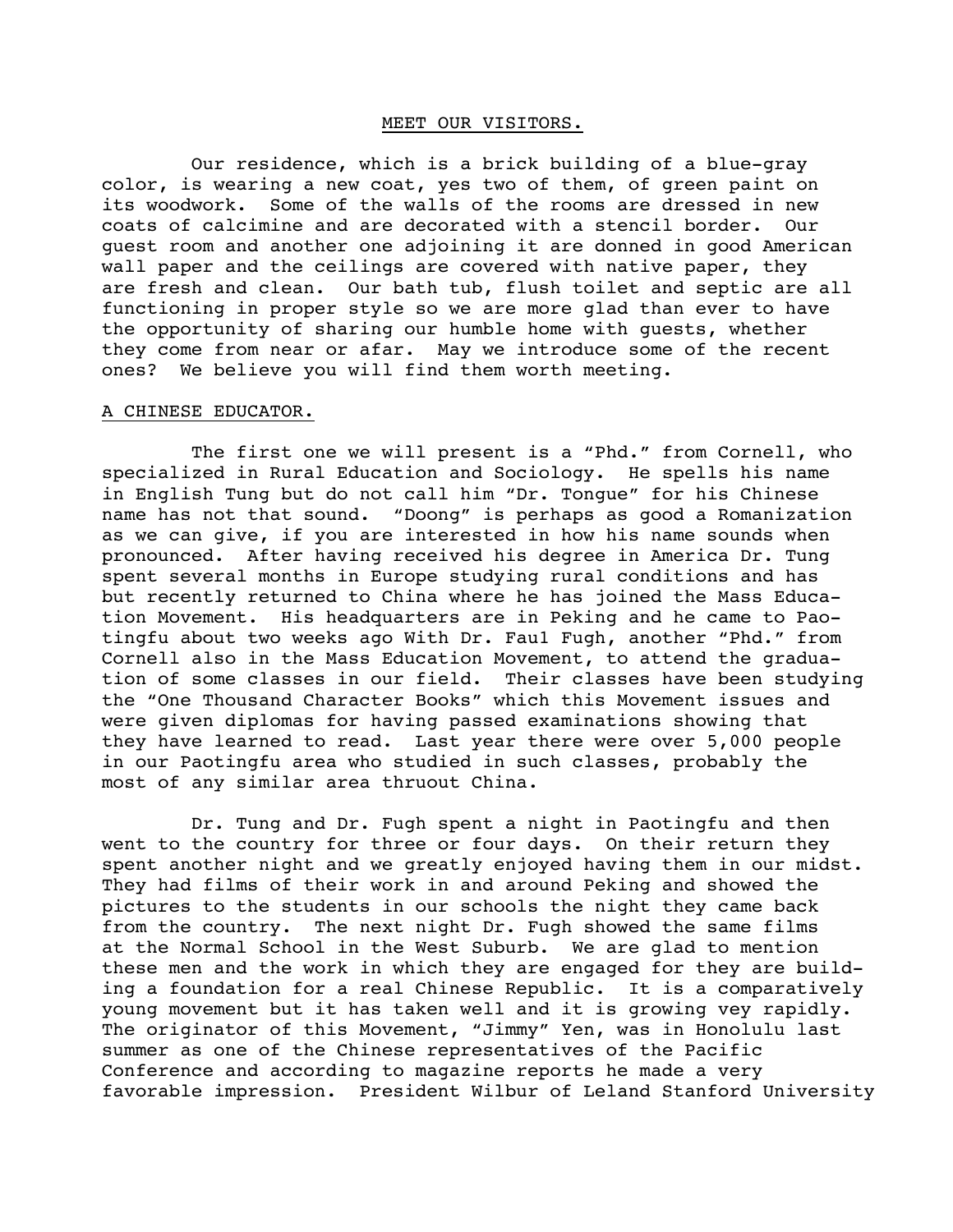is reported to have said that he considered this Mass Education Movement one of the most significant movements in the world today. We feel that it was a real honor to have had Dr. Tung with us.

## AN AMERICAN PROFESSOR.

 The second guest whom we wish to present was also a "Phd." and no explanation of the pronounciation of his name is necessaryhe spells it S-M-I-T-H, "J. Russell Smith" is the way it appears on the cover of his "Human Geography", which some of the children are studying in this compound. He is professor of Economic Geography in Columbia University and has already written a series of Readers for school text books. At present he, with his wife and two sons, are traveling around the world collecting material for some Geographical Readers. He believes that one of the best ways to get nations to live peacably (sic) together is to teach children in each nation to understand and appreciate the peoples of other lands. Some of the text books that are now used give American children the impression that people in other nations are very peculiar and different from themselves. Prof. Smith would like for them to realize that we are all "Human" and the reason we are different is mainly because we are born and brought up in different environments.

 This guest was with us two days and he worked hard morning, afternoon and evening. Some of us took him out into villages where he took pictures and asked questions of the people whom we met. We called on a returned student from America, and Prof. Smith gained considerable information from him regarding Chinese customs and manner of living. While he was primarily looking for information he kindly agreed to speak to the students in our three schools and gave a very interesting and stimulating talk. He announced for his subject, "International Co-operation" and while that sounded like a rather deep subject for boys and girls he made it very simple yet effective.

 As an illustration of how nations are now dependent on each other he said a few years ago there was a revolution in Russia. As a result of this revolution the Russians were not able to purchase tea from China, as they had formerly done. Because the Chinese could not sell their tea they could not afford to purchase cotton cloth from England. The English, therefore, had thousands out of work and England could not buy cotton from America. As a result of this situation American cotton dropped in price and American business was in a bad shape. All these countries suffered because of the Russian Revolution.

World Trade is a new fact in the world situation and be-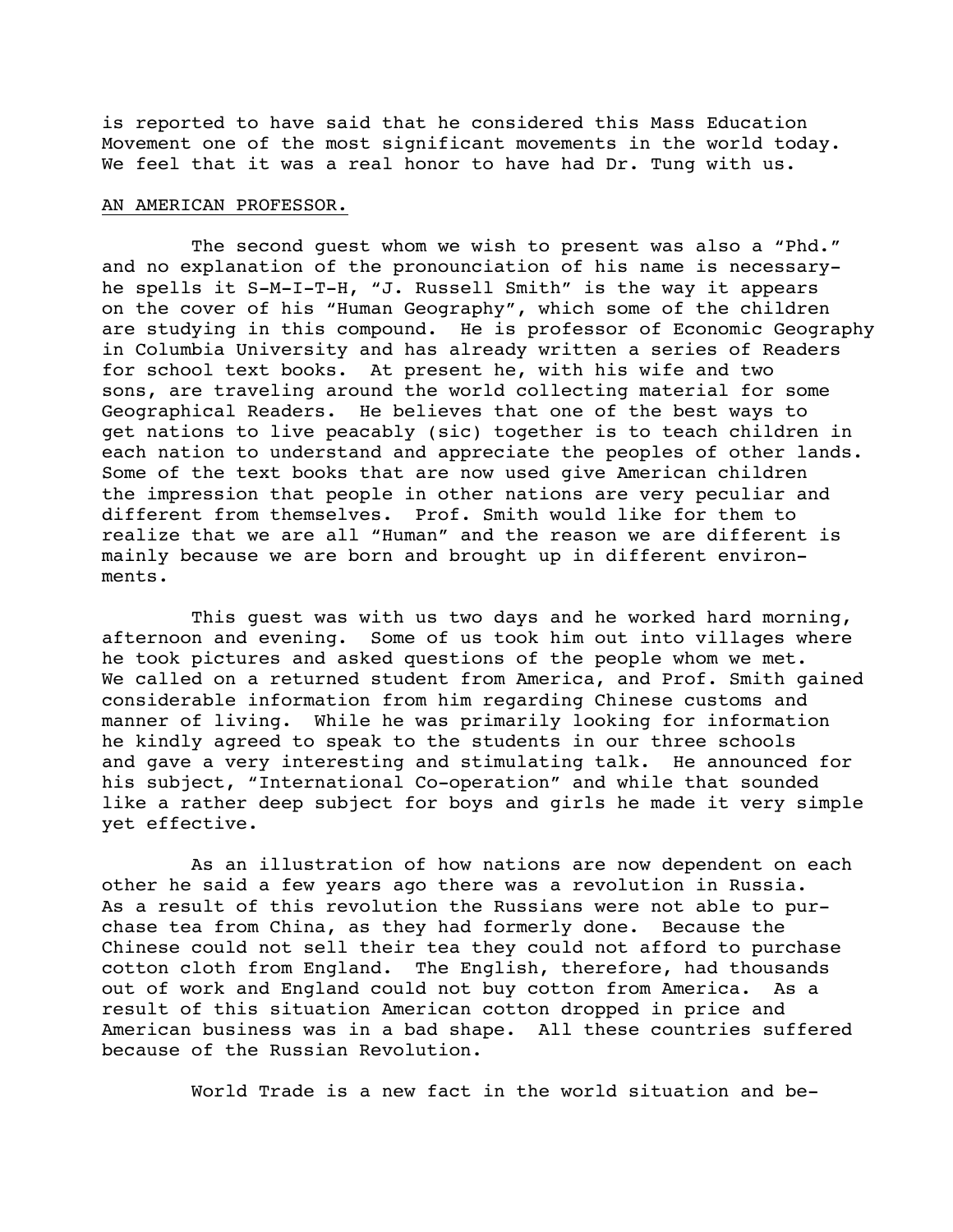cause of this new fact we must find new methods of handling the new situation. Just as we had to make new laws to meet the new situation when automobiles became a fact in our lives so we must make new laws and adopt new methods to meet the situation brought about by World Trade. War will no longer solve the problem. Even civil war effects other nations than the one in which it is fought and the world will require that nations take their cases to court instead of trying to settle them by war.

 Prof. Smith said that he once believed that the World Court must have some "teeth in it" if it was to become effective but he is convinced now that public opinion will provide that element. He cited Italy as an illustration. A few years ago Italy took possession of an island which she wanted to control. The case went to the League of Nations and Italy found that the other nations didn't accept her point of view. The Italian representative returned to his government and reported that all the other nations were against them. In less than a week Italy had found an excuse by which she could save her face and moved out of the island.

 When asked whether he thought that the United States should enter the League of Nations Prof. Smith answered that he was not in any hurry for that step. He believes that the League must be changed somewhat, and perhaps Uncle Sam can have as much an influence in getting those changes carried out by being outside the League as "he" could were "he" a member. "By all means", said he, "We should go into the World Court".

 We don't know that Prof. Smith is particularly interested in Foreign Missions, as such, but we felt that he is doing a fine piece of mission work and we would that there were many more of his type trying to study other peoples with the purpose of finding what we have in common, instead of emphasizing the things that separate us.

 There are other guests that you would be interested in, but we must not let the "Society Column" monopolize too much space. We will bring it to a close by an account of our

#### RECEPTION FOR THE WHEELERS.

 Mr. And Mrs. Mark H. Wheeler and four children have recently Come to Paotingfu where Mr. Wheeler is general secretary of the Y.M.C.A. We have enjoyed having them in our midst and decided to give a reception so that they might have an opportunity to meet some of the Chinese who should be interested in the Y.M.C.A. Twentyeight Chinese and twelve foreigners responded to our invitation, including five Chinese wives. That should be qualified, as one of them is half American and another is German. The Paotingfu post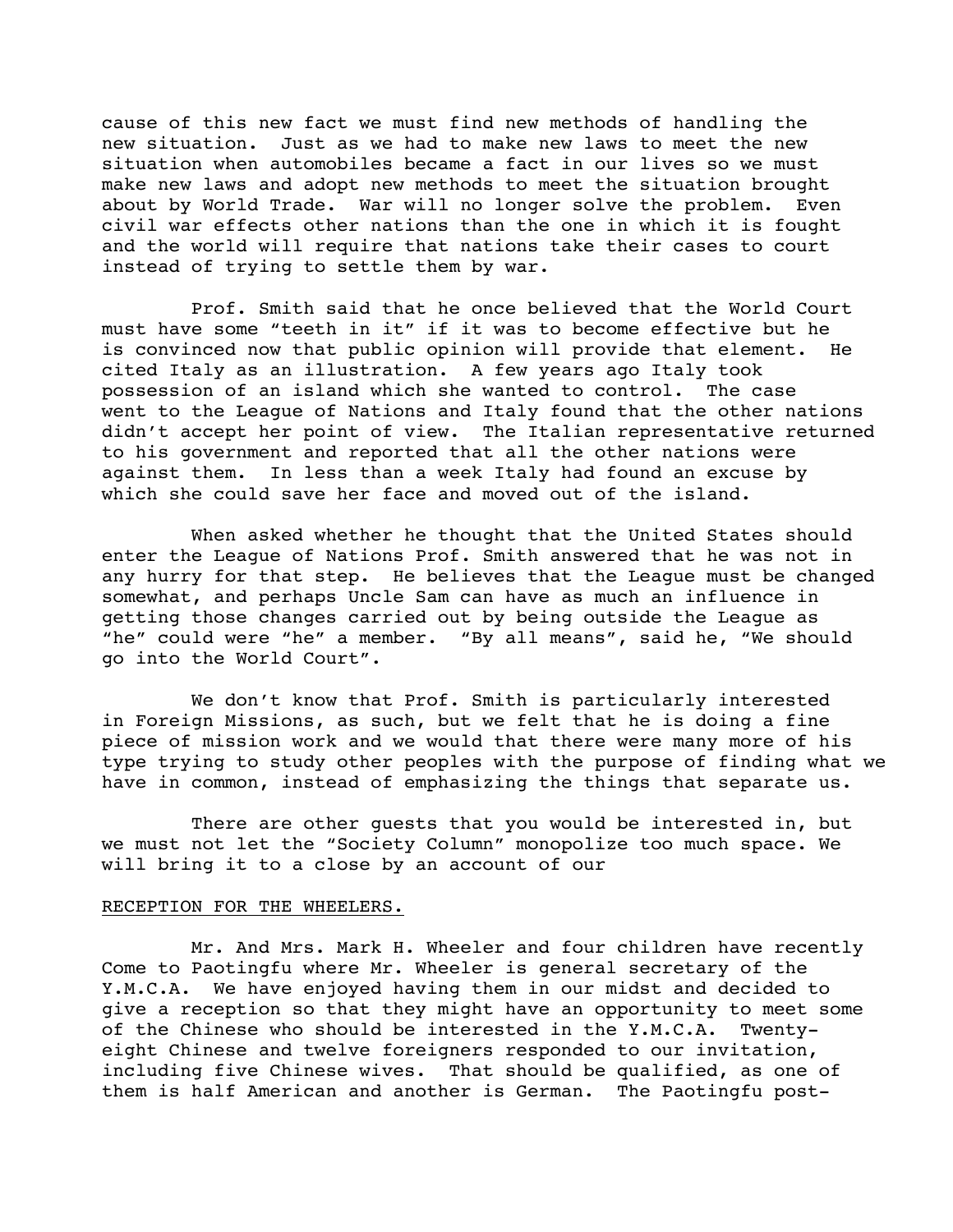master and his wife, the dean of the University and his wife, four doctors from the Medical School, two of whom have studied in America, and several other returned students from America "were among those present". Two principals of schools came and the following day another one called with his wife and son. They had intended to come to the reception but a theft in the school had prevented them so they came a day late.

 The idea of a "Reception" is quite novel to the Chinese and we did not know how they would take to it but now we have new evidence that the Chinese are "just like Americans". They seem to take to this kind of a meeting like fish to a fountain and the way they chatted, sipped tea, and coffee, ate cookies, cake and peanuts made one think that they had always gone to receptions. Miss Tinkham of the West Suburb sang a couple of selections, Dr. Chou of the University made an address of welcome, to which Mr. Wheeler responded in a very fitting manner and the program went off without a hitch. In spite of the fact that we were not going to "toot our own horns" any more we will repeat what was said by others: "The reception was a great success".

# WEATHER REPORT.

 Prof. Smith was particularly interested in the climatic conditions of this region. Perhaps some of the readers of the Chinese have similar interest. Autumn is by all means the proper time to visit North China. The winters are practically snowless and rainless, the springs are infamous for their dust storms and the summers are rainy. This autumn we have had unusually fine weather and I think we have never gone so late before without a fire in the furnace. We have one grate fire, and an oil stove for the bathroom, but fortunately we have not had to start the furnace. Coal is about twice as expensive as it was three years ago, and if the war materializes it probably will be even more so, if it can be bought at all.

 Besides the warm autumn weather the farmers of this region have also been blessed with sufficient rains so they have been able to plant their winter wheat. If rain' doesn't come at the proper time, or if it is not of sufficient quantity, wheat is not planted for it would rot in the ground. With the autumn rain, and the warm weeks since, the wheat is in splendid condition and gives the people something to look forward to next spring.

# THANKSGIVING.

 The Americans in Paotingfu are planning to have their Thanksgiving dinner all together. The people of the Presbyterian Mission have entertained us over there once this fall so we are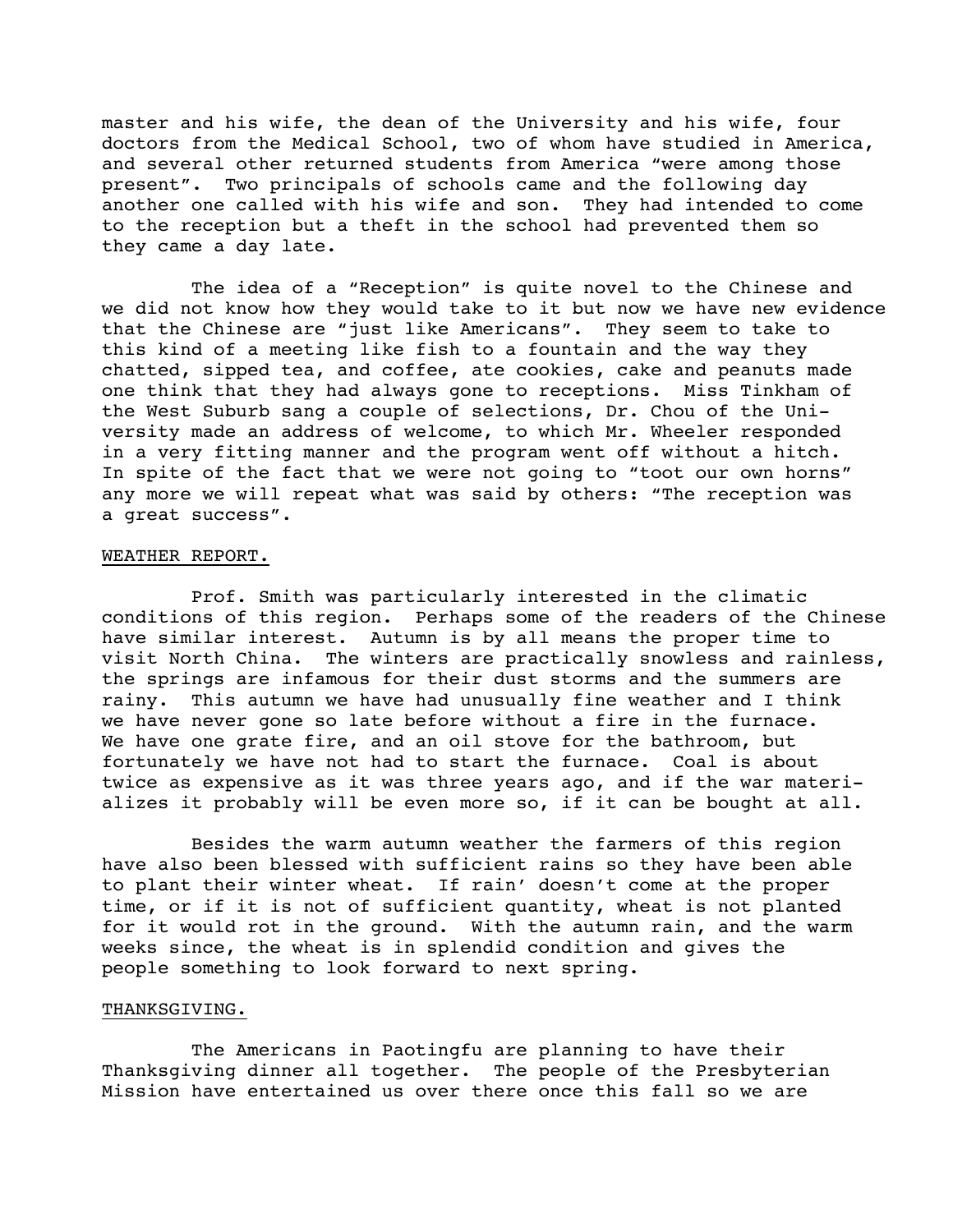inviting them here November 26. We are planning for thirty-five, tho they may not all be able to attend. Like Christmas, it is a time when we feel our heartstrings pulling for the homeland but we have had some very happy Thanksgiving days in the years past and we expect another one soon.

#### THE UNEXPECTED HAPPENS.

 If one would be a prophet in China and retain his reputation let him but predict that the unexpected will happen and the chances are that his predictions will be fulfilled. (We claim no credit for this wise remark as it is not original with us).

 Last Tuesday (it is now Friday) we went to bed with more optimism than for some time, for the welfare of our city's immediate future. The Mukden (Chang Tso Lin's) soldiers had been leaving for two days and were mostly gone. To all appearances they were making every effort to get away as soon and as peaceably as possible. Notices were posted at the city gates that Feng Yu Hsiang's soldiers would come to replace the ones that were leaving and even to those who haven't much use for Feng this was good news for everyone knows that Feng's soldiers can be depended upon, and they are welcomed wherever they go.

 Early Wednesday morning we were awakened by a great fussilade which some of us at first took to be a firecracker celebration of the retreating troops. We were not fooled for long, however, for when the bullets went singing through the air we realized that something was happening more serious than a firecracker celebration. A telephone message from the Presbyterian Mission informed us that we were not the only ones who were hearing bullets. Fighting was going on in the west and north suburbs as well as here in the south. As soon as it got daylight we could see soldiers outside shooting at something, but we did not know whose soldiers they were nor at whom they were shooting, tho they were not firing towards our compound.

 We did not stop to dress up stairs and while we were eating breakfast one of the servants brought down a bullet which had 1anded on our sleeping porch. Other bullets went thru windows in this compound and as the Pretender was returning from the Boys' School where he had gone to see how students and teachers were faring he heard something strike the ground just back of him and looking around saw the dust and a furrow where a bullet had ploughed up the dirt about three feet from his heels. He decided that his most important work for a while would be in the house. By noon things had pretty much quieted down and people from outside began to come into the compound.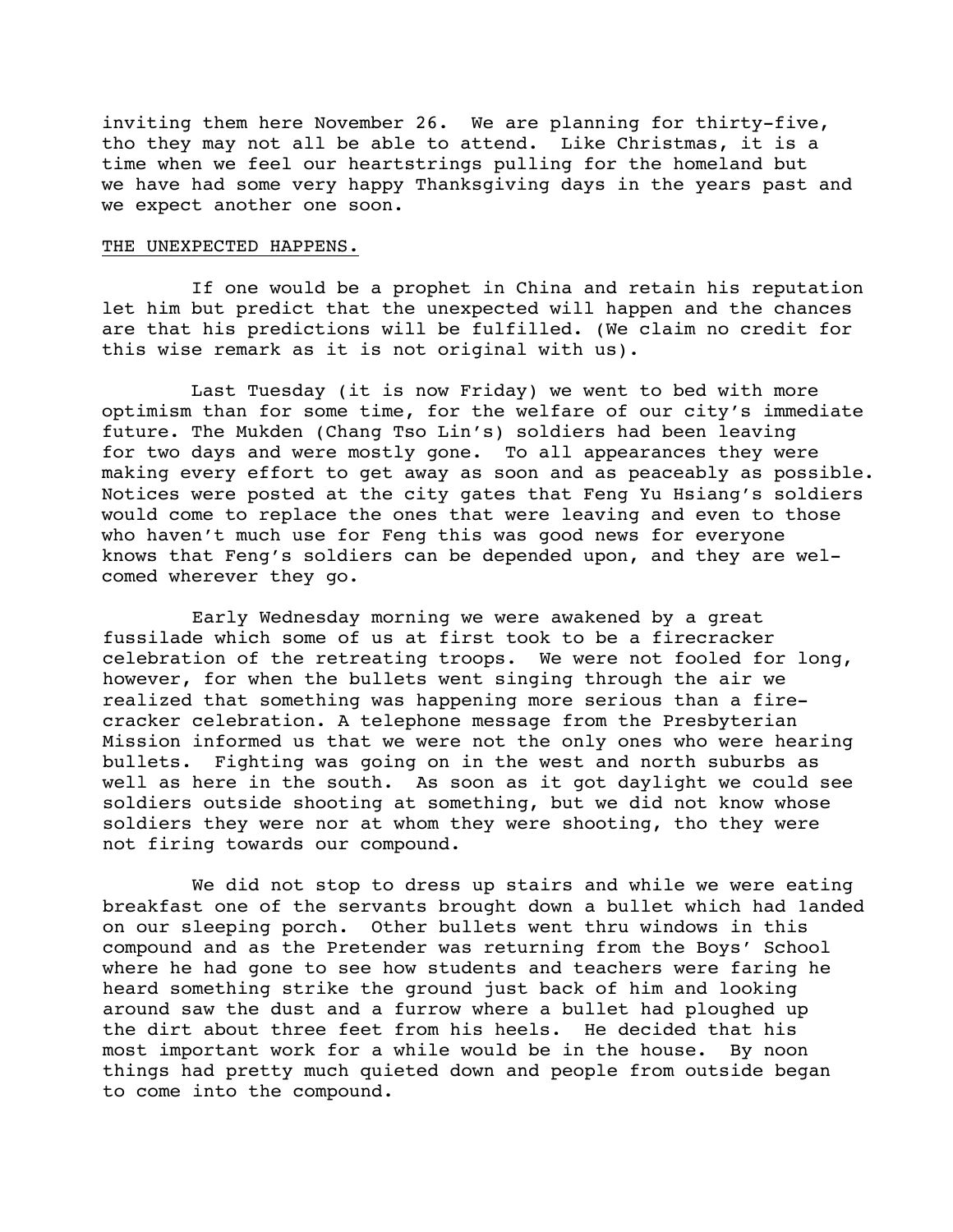We learned later that the fighting had been between the retreating Mukden soldiers and a regiment of Honan soldiers who arrived in Paotingfu at about 2 P.M. that morning. Some of the missionaries from the west suburb went to the railway station and interviewed the Honan General whom they found in a rather stupid state with an open can of opium and an opium pipe on the table. His story was that a group of Mukden troops had ambushed him outside of Paotingfu and he was trying to take their arms away from them. Later reports make this story seem rather weak and a more generally accepted story is as follows:

 When the Paotingfu Merchants' Gui1d learned that the Honan soldiers were nearing Paotingfu they sent a telegram asking them to wait a day till the Mukden soldiers could all get out of the city. Altho no war had been declared between these two armies the telegram was disregarded and the Honan soldiers arrived at the west city gate early in the morning. Two Mukden representatives went out to consult with the Honanese and when they refused to agree to give up their arms before leaving Paotingfu they were shot in their tracks. Some of their fellow soldiers were on the city wall and opened fire on the enemy. From this fighting spread in all directions.

 When the authorities in Peking learned of the trouble Feng Yu Hsiang and Tuan Ch'i Jui sent down peace envoys and it was finally agreed to open the east and south city gates until midnight so the Mukden troops might leave in that direction (taking their arms with them) and after midnight the west and north gates would be opened so that the Honan troops might enter the city. Several civilians were killed by stray bullets and many others were wounded. No one knows how many soldiers were killed, but in spite of the fact that fighting continued for ten hours and thousands of shots were fired, there probably were not more than "some tens" of deaths. What to expect next we do not know. Perhaps the unexpected will happen again.

## LATER REPORTS.

 Saturday, Nov. 21. Yesterday the newspaper reported that the skirmish in Paotingfu was not considered of any great significance from a national point of view. Chang Tso Lin was reported to have backed down all around and was withdrawing his soldiers away from Tientsin. It looked as if the whole of North China was getting into A much more hopeful situation. Just now the yesterday's paper says that Chang may not have been as peaceful as he seemed a few days ago. He has suddenly ordered 24 trains in Tientsin and now one knows where he intends to move next.